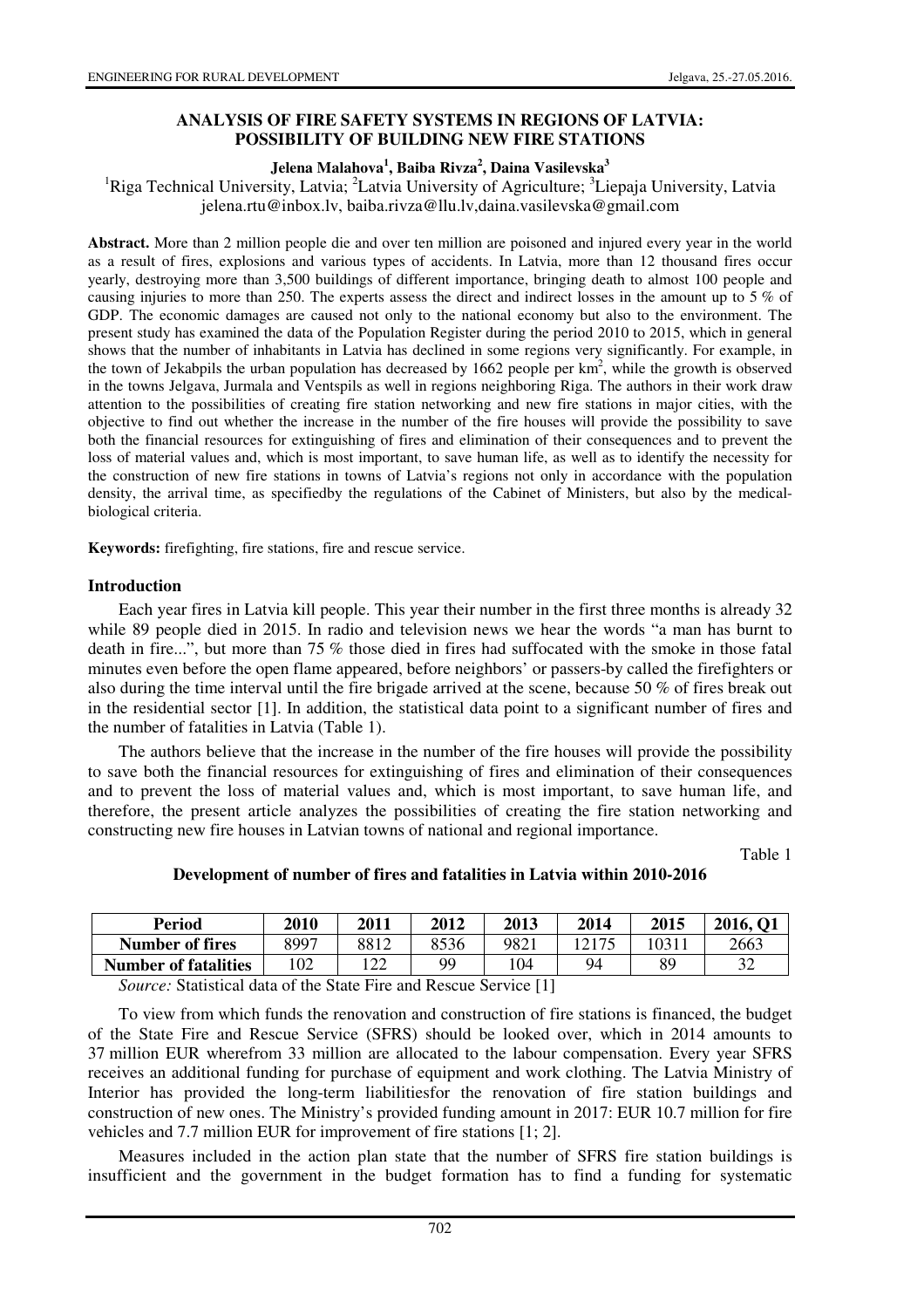construction of new fire station buildings, as well as for reconstruction and renovation of the existing fire stations in Latvia [3].

## **1. Comparison of population density and SFRS units arrival time in 2010 and 2015 in Latvia according to the Cabinet of Ministers regulations**

Time of arrival of SFRS units at the scene is determined in accordance with the territorial (towns and rural areas) principle and the population density: in Riga, Daugavpils, Jelgava, Jurmala, Jekabpils, Liepaja, Rezekne, Valmiera and Ventspils within 5 minutes after the call is received, but in other towns and in rural areas with population density 10 and more people per square kilometer – within 15 minutes after receiving the call, in rural areas with population density less than 10 people per square kilometer  $-25$  minutes after receiving the call [4].

Table 2

|             |                          | 2010                                                       | 2015                                                         |                                                     | <b>Arrival times</b>               |                                           |                        |  |
|-------------|--------------------------|------------------------------------------------------------|--------------------------------------------------------------|-----------------------------------------------------|------------------------------------|-------------------------------------------|------------------------|--|
| <b>Town</b> | Area,<br>km <sup>2</sup> | <b>Population</b><br>density,<br>inhabitants<br>per $km^2$ | Population<br>density,<br>inhabitants<br>per km <sup>2</sup> | Population<br>density<br>comparison<br>2010 vs 2015 | 15 min,<br>CM<br><b>Regulation</b> | 25 min,<br><b>CM</b><br><b>Regulation</b> | Actual<br>time,<br>min |  |
| Aizkraukle  | 102                      | 91                                                         | 83                                                           | $-8$                                                | 15                                 |                                           | 16.20                  |  |
| Aluksne     | 1699                     | 10                                                         | 9                                                            | $-1$                                                | $\overline{\phantom{a}}$           | 25                                        | 18.50                  |  |
| Balvi       | 1045                     | 14                                                         | 12                                                           | $-2$                                                | 15                                 | $\overline{\phantom{a}}$                  | 17.75                  |  |
| Bauska      | 786                      | 34                                                         | 31                                                           | $-3$                                                | 15                                 | $\overline{\phantom{a}}$                  | 13.72                  |  |
| Cesis       | 173                      | 109                                                        | 98                                                           | $-11$                                               | 15                                 | $\overline{a}$                            | 19.87                  |  |
| Dobele      | 888                      | 26                                                         | 24                                                           | $-2$                                                | 15                                 | ÷                                         | 15.46                  |  |
| Gulbene     | 1872                     | 13                                                         | 12                                                           | $-1$                                                | 15                                 | $\overline{\phantom{0}}$                  | 14.65                  |  |
| Kraslava    | 1079                     | 17                                                         | 15                                                           | $-2$                                                | 15                                 | ۰                                         | 18.31                  |  |
| Kuldiga     | 1756                     | 15                                                         | 14                                                           | $-1$                                                | 15                                 | ÷                                         | 14.73                  |  |
| Limbazi     | 1170                     | 16                                                         | 15                                                           | $-1$                                                | 15                                 | $\overline{\phantom{a}}$                  | 17.04                  |  |
| Ludza       | 966                      | 15                                                         | 14                                                           | $-1$                                                | 15                                 | $\overline{\phantom{a}}$                  | 17.36                  |  |
| Madona      | 2160                     | 12                                                         | 11                                                           | $-1$                                                | 15                                 | $\overline{a}$                            | 19.24                  |  |
| Ogre        | 990                      | 37                                                         | 35                                                           | $-2$                                                | 15                                 | $\overline{\phantom{a}}$                  | 20.45                  |  |
| Preili      | 364                      | 30                                                         | 27                                                           | $-3$                                                | 15                                 | $\overline{a}$                            | 17.59                  |  |
| Saldus      | 1682                     | 16                                                         | 14                                                           | $-2$                                                | 15                                 |                                           | 17.55                  |  |
| Smiltene    | 947                      | 14                                                         | 13                                                           | $-1$                                                | 15                                 |                                           | 17.51                  |  |
| Talsi       | 1763                     | 18                                                         | 17                                                           | $-1$                                                | 15                                 | $\overline{\phantom{0}}$                  | 17.73                  |  |
| Tukums      | 1194                     | 26                                                         | 24                                                           | $-2$                                                | 15                                 | $\blacksquare$                            | 17.09                  |  |
| Valka       | 908                      | 11                                                         | 9                                                            | $-2$                                                | $\overline{\phantom{a}}$           | 25                                        | 17.85                  |  |

|  |  |  | Actual arrival times of SFRS units at the scene in regional importance towns |  |
|--|--|--|------------------------------------------------------------------------------|--|
|--|--|--|------------------------------------------------------------------------------|--|

*Source:* The Cabinet of Ministers regulations No 61 [4]; The Office of Citizenship and Migration Affairs[5]

Analysis of the Population Register data for the period 2010 to 2015 generally shows a significant change in the number of inhabitants in several municipalities of Latvia. These changes should be also accompanied by changes in services provided by the firefighters, construction of new fire stations and changes in their location in order to successfully and quickly fight the fires and cope with accidents.

To view the implementation of arrival time at the scene specifiedin the regulation of the Cabinet of Ministers, a table was created, which includes the areas of regional importance towns, population density comparison between 2010 and 2015 and actual arrival times of SFRS units compared with the standard time.

Comparing with the arrival times specifiedin the Cabinet of Ministers regulation, in 2015 a number of municipalities demonstrate a longer arrival time than the standard time provided in the Cabinet of Ministers regulation. It can be expected that in the coming years, without a change in the existing situation, the potential arrival time in a number of sparsely populated municipalities will increase, which may lead to both the increasing number of fatalities and growing material damages.

Therefore, more attention should be paid to the number of fire units and the area of the serviced territory.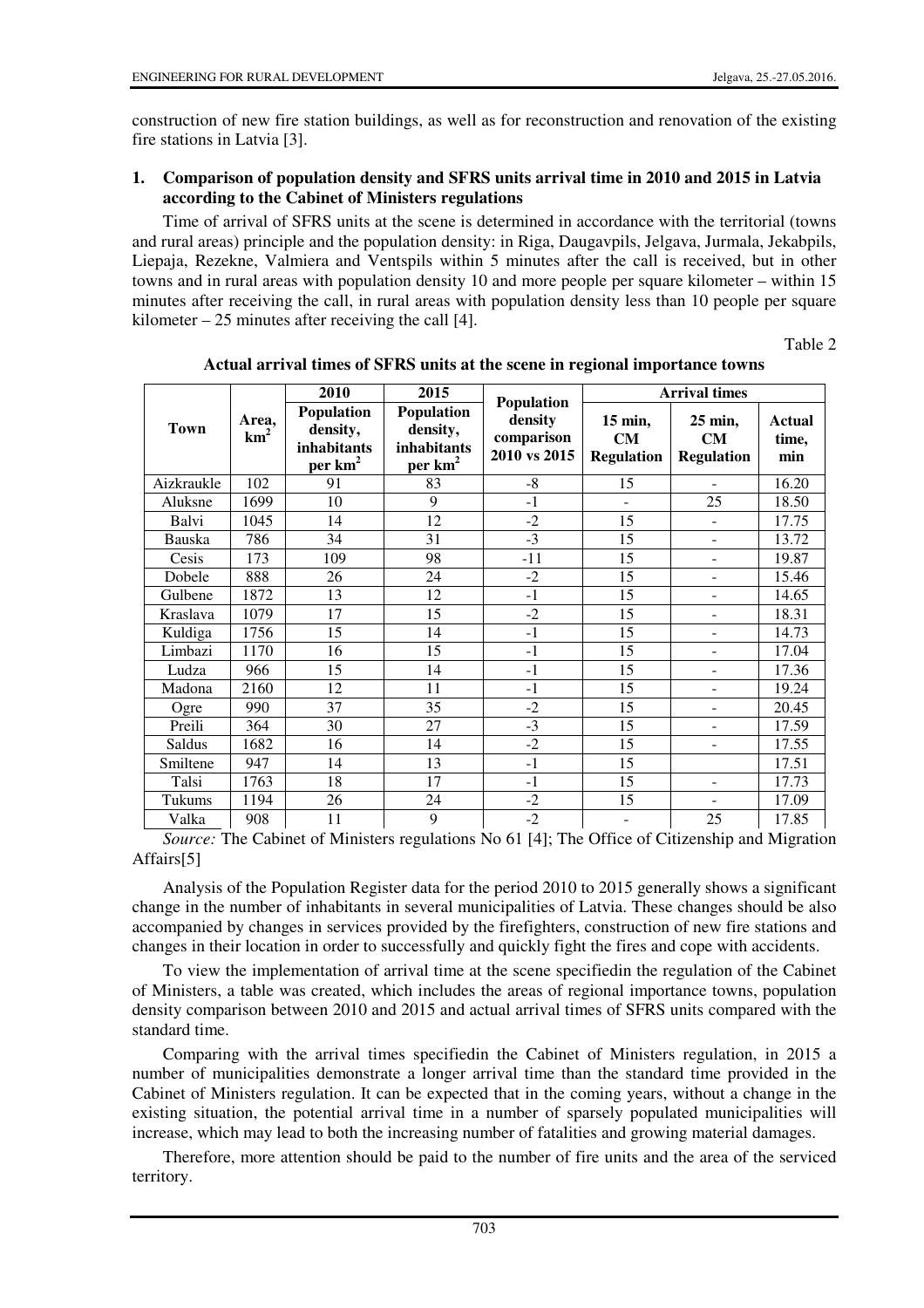### **2. Estimate of number of fire units**

In accordance with effective building design standards, the accepted determination of locations of the fire stations uses the criterion "time required by firefighters to reach the place of fire (arrival time)". In effective regulatory enactments of the Republic of Latvia this time is specified as follows: towns and more densely populated areas – 5 minutes, rural territories – 15 and 25 minutes.

However, identification of the required number of firefighting formations, which would be sufficient from tactical point of view, as well as reasonable from economic point of view, based solely on the criterion of "arrival time", is not correct [6]. In many cases, the fire cannot be established immediately, as soon as it has broken out, or it is also impossible to inform the fire service about it. Often the firefighters receive information about the fire only when the fire from its initial stage has already gone over to the developed phase. Therefore, determination of the service radius of fire formations based solely on the "arrival time" indicator as the criterion is not sufficiently substantiated in the aspect of postconditions used in the estimate. On the other hand, addressing the issue of fire stations layout is subject to the requirements on necessary accounting and other important factors, such as driving speed, road conditions, peculiarities of the service area, district fire safety (or fire hazard) level, etc. Unfortunately, the regulatory enactments do not contain information on the determining role (effect)of the medical-biological factor as well as its impact on the operational efficiency [7].

The basis for the estimates was the operational work analysis of the State Fire and Rescue Service in 2014, and the average speed figures in both towns and rural areas were calculated based on the arrival times.

#### **2.1. Determination of number of fire stations in national importance towns**

The following formula is developed for the estimate of the number  $N_d$  of fire stations necessary for a town [8]:

$$
N_d = \frac{aK_n^2 S}{V_{avg}^2 \tau_{avg}^2} + \lambda \bar{\tau},
$$
\n(1)

where  $S$  – town territory area,  $km^2$ ;

 $K_n$  – street network non-linearity non-dimensional coefficient of value variable within 1 and 1.4;

 $V_{\text{ave}}$  – average driving speed of fire trucks, km·min<sup>-1</sup>;

 $\tau_{ave}$  – average time required by fire trucks to reach the place of fire, min;

 $a$  – non-dimensional empiric coefficient accounting for the town topology, the value may fluctuate within 0.3 and 0.5.

The above formula is verified in practice, it is employed in planning of construction and layout of new fire stations in towns and municipalities. Parameters *a*, *S*, *Kn* incorporated in this formula take into account the peculiarities of urban infrastructure while parameters  $\lambda$ ,  $\tau$ ,  $a$ ,  $V_{avg}$ ,  $\tau_{avg}$  feature situation in the town.

Table 3

| City/town  | Urban area,<br>km <sup>2</sup> | $K_n$ | $V_{avg}$ | $\tau_{avg}$ | a   | <b>Service territory</b><br>of unit, $km2$ | $N_d$ |
|------------|--------------------------------|-------|-----------|--------------|-----|--------------------------------------------|-------|
| Riga       | 307.17                         | 1.4   | 30        | 9.32         | 0.5 | 10.57                                      | 29.1  |
| Daugavpils | 72.48                          | 1.4   | 30        | 6.23         | 0.5 | 23.66                                      | 3.1   |
| Jelgava    | 60.1                           | 1.4   | 30        | 4.77         | 0.5 | 40.36                                      | 1.5   |
| Jurmala    | 100                            | 1.4   | 30        | 9.32         | 0.5 | 10.57                                      | 9.5   |
| Liepaja    | 60.37                          | 1.4   | 30        | 6.21         | 0.5 | 23.81                                      | 2.5   |
| Rezekne    | 17.48                          | 1.4   | 30        | 5.67         | 0.5 | 28.57                                      | 0.6   |
| Ventspils  | 55.4                           | 1.4   | 30        | 6.6          | 0.5 | 21.08                                      | 2.6   |
| Valmiera   | 19.35                          | 1.4   | 30        | 5.27         | 0.5 | 33.07                                      | 0.6   |
| Jekabpils  | 23                             | 1.4   | 30        | 7.81         | 0.5 | 15.06                                      | 1.5   |

**Required number of fire stations in national importance towns**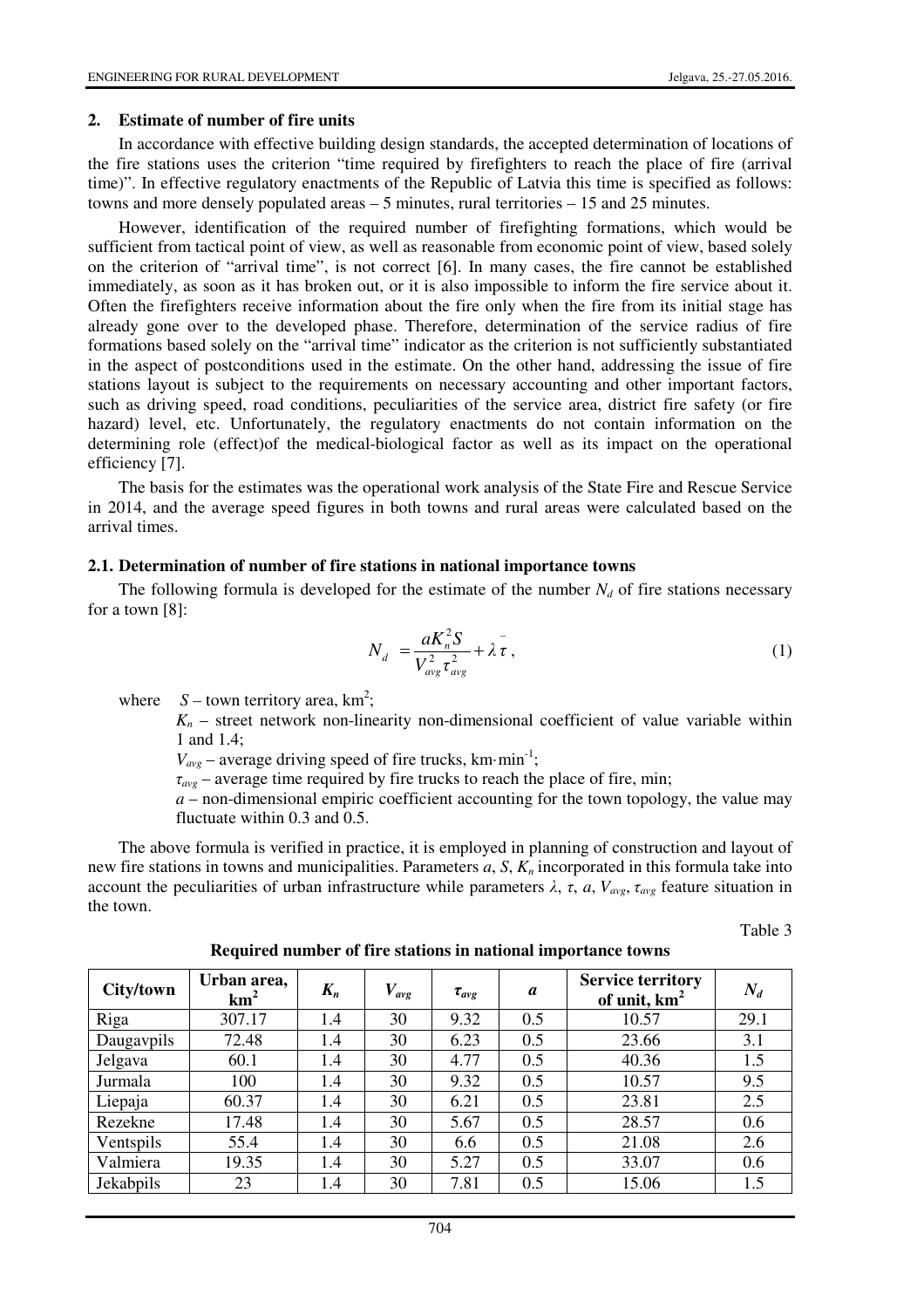Calculations show that Riga would need in total about 30 firefighting units, Jurmala – 10, while the least number of units is in Rezekne and Valmiera – 0.6, or one unit. In big towns with high population density the territory serviced by the units is much smaller compared to other Latvian towns, for example, according to the estimates one unit in Riga could service  $10.57 \text{ km}^2$  area, just the same situation is in Jurmala while the largest territory would be serviced by a unit in Jelgava – 40.36 m<sup>2</sup>. This number of fire units was estimated taking into account the driving speed, road condition and serviced region area.

However, in order to more precisely identify the required number of fire stations, it is necessary to take into consideration also the medical-biological factors not included in the regulatory enactments but having a very essential impact on the progress of rescue works.

#### **2.2. Determination of number of fire stations according to medical-biological factors**

A serious risk factor is smoke and toxic gas generation in a fire. Additional risks may be caused by the combined effects, such as explosions. Fire development speed depends on combustibility of the material and energy therein, its physical form (solid, liquid, gaseous) and oxygen availability. Fire hazard arises from accumulation of substances capable to ignite when heated or contacting other substances. Fire danger is also created by some strong oxidizers or self-igniting substances [9; 10]. According to the fire development theory and practical experience, factors hazardous to human health occur within the first five minutes after the fire has broken out.

In urban circumstances where the average driving speed of operative vehicles does not exceed 30-  $35 \text{ km} \cdot \text{h}^{-1}$ , the firefighters can quickly, before the dangerous factors start acting, help and efficiently protect people within 1.25 km radius, i.e. within the area of 4.9  $\text{km}^2$ . Therefore, the estimates according to the medical-biological factors are based on the urban area and the fire station service area, which is specifiedas  $4.9 \text{ m}^2$  [11].

The service territory area according to the medical-biological factors was determined taking into account the following assumptions:

- only gas discharge from the premises takes place through the areas of free openings;
- absolute gas pressure in the premises does not change in case of fire;
- peculiar features of premises and criteria specific to combustible material (lower combustion temperature, smoke-forming capability, release of toxic and corrosive gases, etc.) do not change during combustion.

$$
N_d = \frac{S}{4.9},\tag{2}
$$

where  $S$  – urban territory area,  $km^2$ ;  $4.9 \text{ m}^2$  – service territory area.

Using the above formula, it is possible to calculate the required number of fire stations at any residential location, taking into account not only its area but also the medical-biological factors.

According to the calculation results, it can be concluded that the biggest number of fire stations would be needed for the capital city Riga – 63, while the smallest number of stations, the smallest by area, for Rezekne and Valmiera – only 4 stations. Other towns of national importance need the following number of fire stations: Jurmala  $-20$ , Daugavpils  $-15$ , Jelgava and Liepaja  $-12$ , Ventspils – 11, Jekabpils – 5.

Of course, in real circumstances this calculation is informative since the assessment of the need to build a new fire station in a particular territory should take into consideration the population density in each microdistrict of the town. Where the population density is very low, it would be unprofitable to build a new fire station. Given the general economic situation in the country, it would be reasonable to install automatic fire-extinguishing systems in such places.

Currently 92 fire stations are operating in the territory of Latvia. Functional efficiency of fire unitsdeployed in these stations is restricted by certain factors of fire (temperature, smoke content, fire area, etc.). These factors have a critical value, and when it is reached, the hazardous fire factors start affecting humans and animals, continuing with the fire growth [5].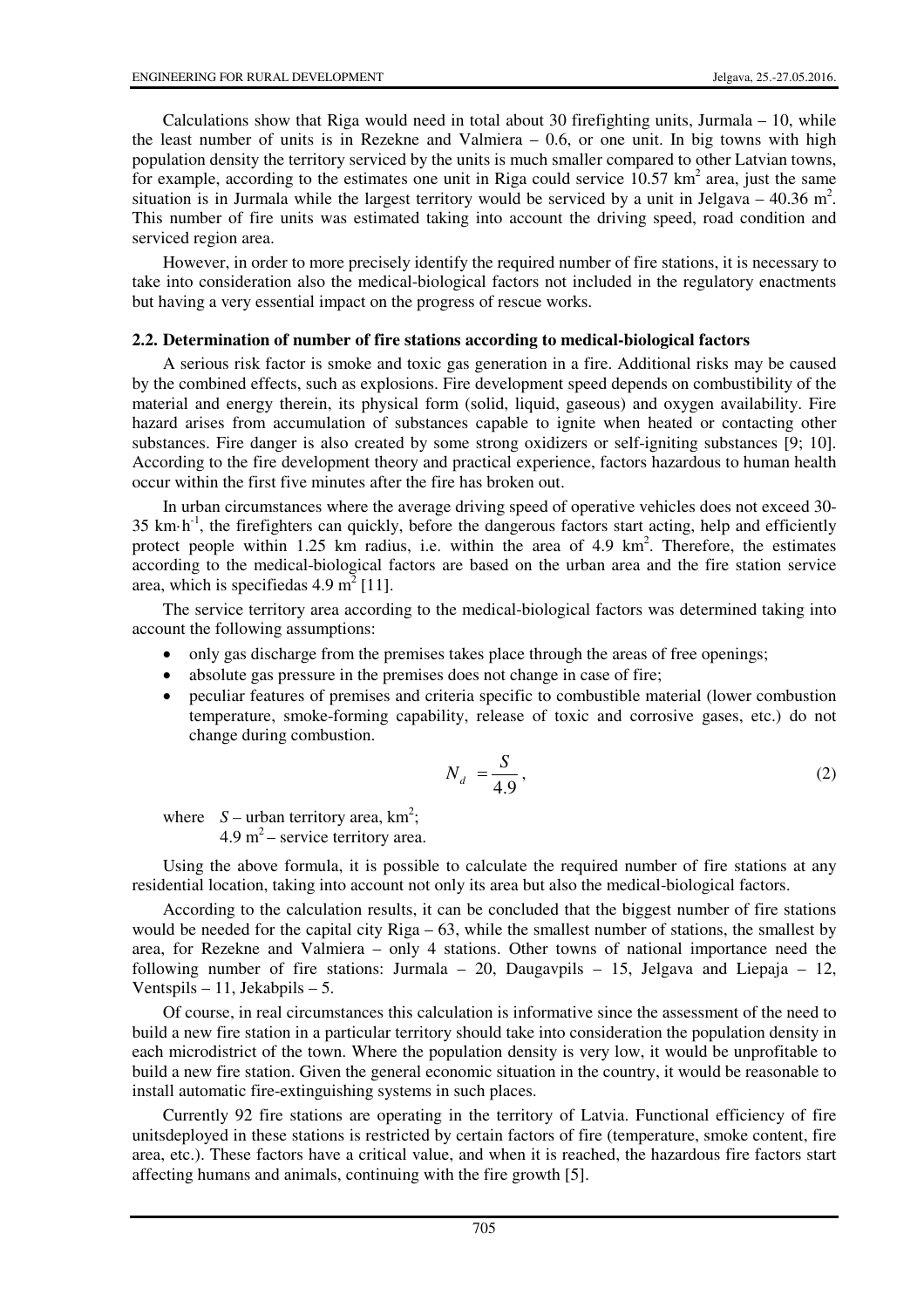However, it is necessary to solve the problem of optimal layout of fire stations together with SFRS.

## **Conclusions**

Standards, which specify the norms for the creation of fire station networking and construction of new stations in national importance towns, have already become obsolete and do not meet the current criteria any longer. It is important to understand that the standards are of a general relative nature [12]. Respective corrections would have to be introduced for each particular town with consideration of its peculiarities. The performed analysis of statistical data shows that the efficiency of firefighting and rescue services should be improved. Statistical data on fires evidence that measures taken, norms adopted and safety requirements in the country do not provide an efficient reduction in damages caused by fires. Fire safety requirements in effective regulatory documents are defined explicitly, but such regulatory documents are missing, which would describe the methods and versions for solution of these problems.

Changes in population should be also accompanied by changes in services provided by the firefighters, construction of new fire stations and changes in their location in order to successfully and quickly fight the fires and cope with various accidents.

When specifying the fire station networking in national importance towns, the service territory of 12 km<sup>2</sup>average area would have to be planned for one station. Furthermore, it is recommended to take into account that in the most insecure areas of the town a station can provide service on area smaller than 12  $\text{km}^2$ , but in any case the fire brigade's arrival time at the place of fire may not exceed 5-6 minutes.

Calculations performed by the current equation show that Riga would need 30 fire units, Jurmala – 10, while the least number of units is in Rezekne and Valmiera – 0.6, or one unit. In big towns with high population density, the territory serviced by the units is much smaller compared to other Latvian towns, for example, according to the estimates one unit in Riga could service  $10.57 \text{ km}^2$  area, just the same situation is in Jurmala while the largest territory would be serviced by a unit in Jelgava –  $40.36 \text{ m}^2$ .

Based on the medical-biological criteria (a unit can provide service on urban area of 4.9 km<sup>2</sup>), it can be concluded that the largest number of units would be needed in the capital city  $-63$ , while the smallest number of units, the smallest by area, in Rezekne and Valmiera – only 4.

The tasks and activities to be carried outin accordance with the Government Action Plan specify that the number of buildings of SFRS fire stations is insufficient and the government when drawing up the budget should find a funding for systematic construction of new fire station buildings. Based on the performed study data, the authors concluded that it would be necessary to build at least 15 new fire station buildings. Assessing the technical condition of the existing buildings, it was concluded that 32 existing stations needed reconstruction and 40 – renovation, and also that the rescue vehicle fleet should be restored since the vehicles are outworn and did not meet the requirements any longer.

## **Acknowledgment**

The paper was supported by the National Research Program 5.2. EKOSOC-LV.

# **References**

- 1. State fire and rescue service of Latvia. Budget and resources for 2015. (In Latvian). [online] [15.12.2015]. Available at:http://www.vugd.gov.lv/lat/par\_vugd/budzets\_un\_resursi.
- 2. Fire Safety and Fire-fighting Law (with amendments to 09.07.2013.) (In Latvian). [online] [11.02.2016]. Available at: http://www.likumi.lv/doc.php?id=68293.
- 3. The Government Action Plan: Declaration of the Intended Activities of the Cabinet of Ministers Headed by Laimdota Straujuma. (In Latvian). [online] [21.12.2015]. Available at: http://www.likumi.lv/doc.php?id=272247.
- 4. The Cabinet of Ministers regulations No 61 "Fire and Rescue Service Operational Guidance". (3 February, 2004). (In Latvian). [online] [21.01.2016]. Available at: http://likumi.lv/ta/id/84043.